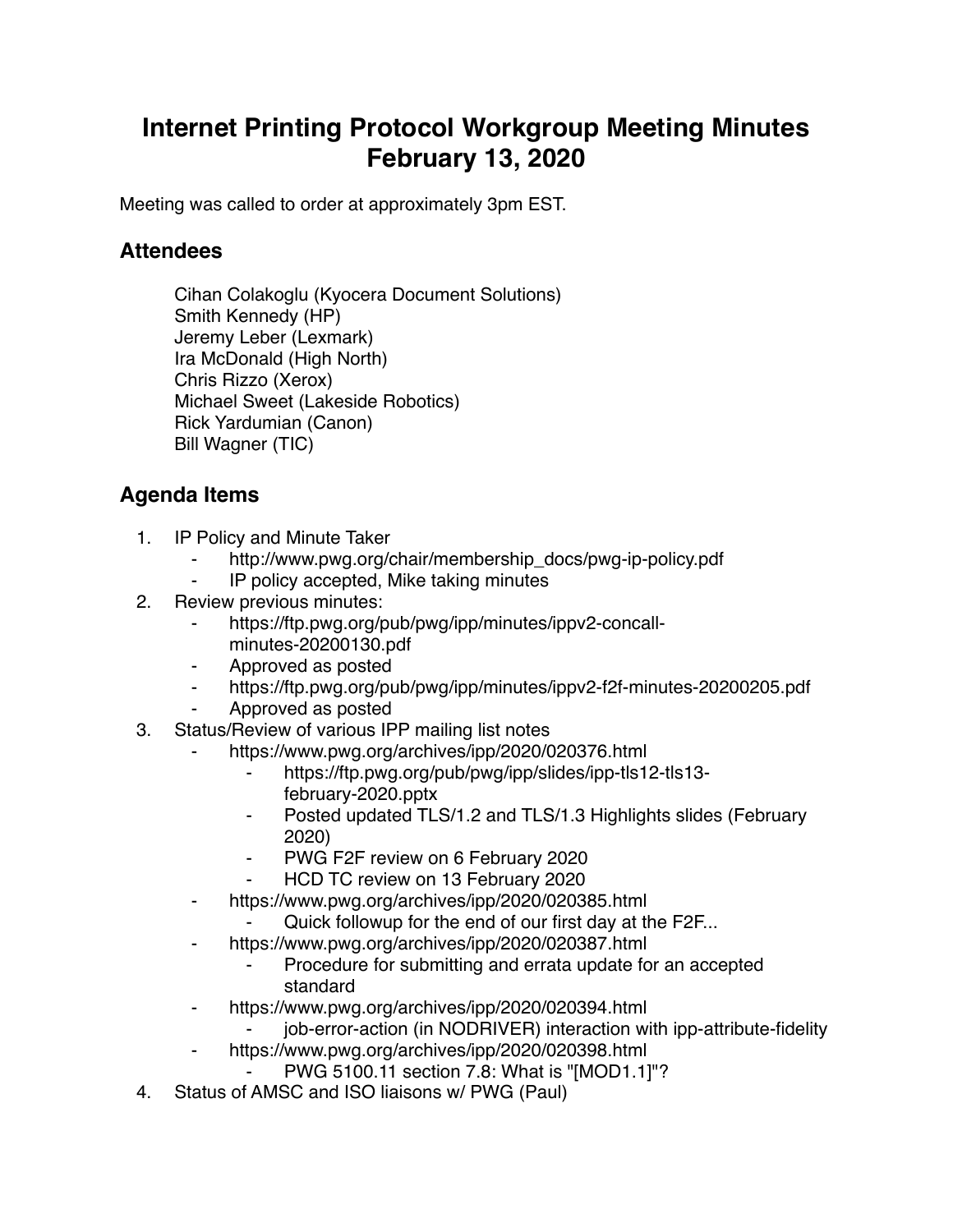- ⁃ https://ftp.pwg.org/pub/pwg/general/sc/pwg-sc-call-minutes-20200113.htm
- ⁃ https://ftp.pwg.org/pub/pwg/general/sc/pwg-sc-call-minutes-20200127.htm
- https://ftp.pwg.org/pub/pwg/general/sc/pwg-sc-call-minutes-20200210.htm
- See PWG Steering Committee minutes from 01/13/20, 01/27/20, 02/10/20
- 5. Status of PWG and IPP WG Formal Approvals and Last Calls (All)
	- **IPP Transaction-Based Printing Extensions v1.1 (Mike)** 
		- ⁃ https://ftp.pwg.org/pub/pwg/ipp/wd/wd-ipptrans11-20200128-rev.pdf
		- ⁃ Stable draft for a Candidate Standard errata update
		- ⁃ IPP WG Last Call ends on 13 February 2020
		- Comments:
			- https://www.pwg.org/archives/ipp/2020/020375.html
			- ⁃ Fix typo on line 230
			- Q: Move printer-mandatory-job-attributes from JPS3/ NODRIVER to TRANS?
				- ⁃ A: Yes
		- Action: Mike to post updated stable draft of IPP TRANS for review at Feb 27 concall
		- Schedule Start PWG Call for Objections after Feb 27 concall
		- **IPP Label Printing Extensions v1.0** 
			- ⁃ https://ftp.pwg.org/pub/pwg/ipp/wd/wd-ipplabel10-20200128-rev.pdf
			- ⁃ Stable draft for an IPP Registration
			- ⁃ IPP WG Last Call ends on 13 February 2020
			- Consensus is to approve the registration
			- ⁃ Action: Mike to post approved IPP Label Printing Extensions and add to the IANA IPP registry
- 6. Quick Review of IPP Everywhere 1.1 (Mike)
	- ⁃ https://ftp.pwg.org/pub/pwg/ipp/wd/wd-ippeve11-20200211-rev.pdf
	- Stable draft for a Candidate Standard
	- PWG F2F discussion on 5 February 2020
	- ⁃ Sections 5.3.2 and 5.3.3:
		- ⁃ "Notes: Printers REPRESENTING Logical Devices ..."
	- ⁃ Q: Don't thermal printers have marker supplies?
		- A: Direct Thermal printers don't, Thermal Transfer do (the ribbon)
		- ⁃ The print head is typically replaceable but lasts a really long time; the Printer MIB doesn't have a definition for print heads as a marker supply (part of the marker)
	- Section 7.1:
		- ⁃ "This specification also DEFINES ..."
		- ⁃ "MUST report this keyword"
		- Add "Physical Devices MUST NOT report this keyword."
	- Section 9.3:
		- Bullet 2: "The print-rendering-intent"
		- ⁃ "Printers representing Logical Devices ..."
	- Section 16:
		- Drop my email address
	- Action: Mike to post updated stable draft of IPP Everywhere v1.1 and start IPP WG Last Call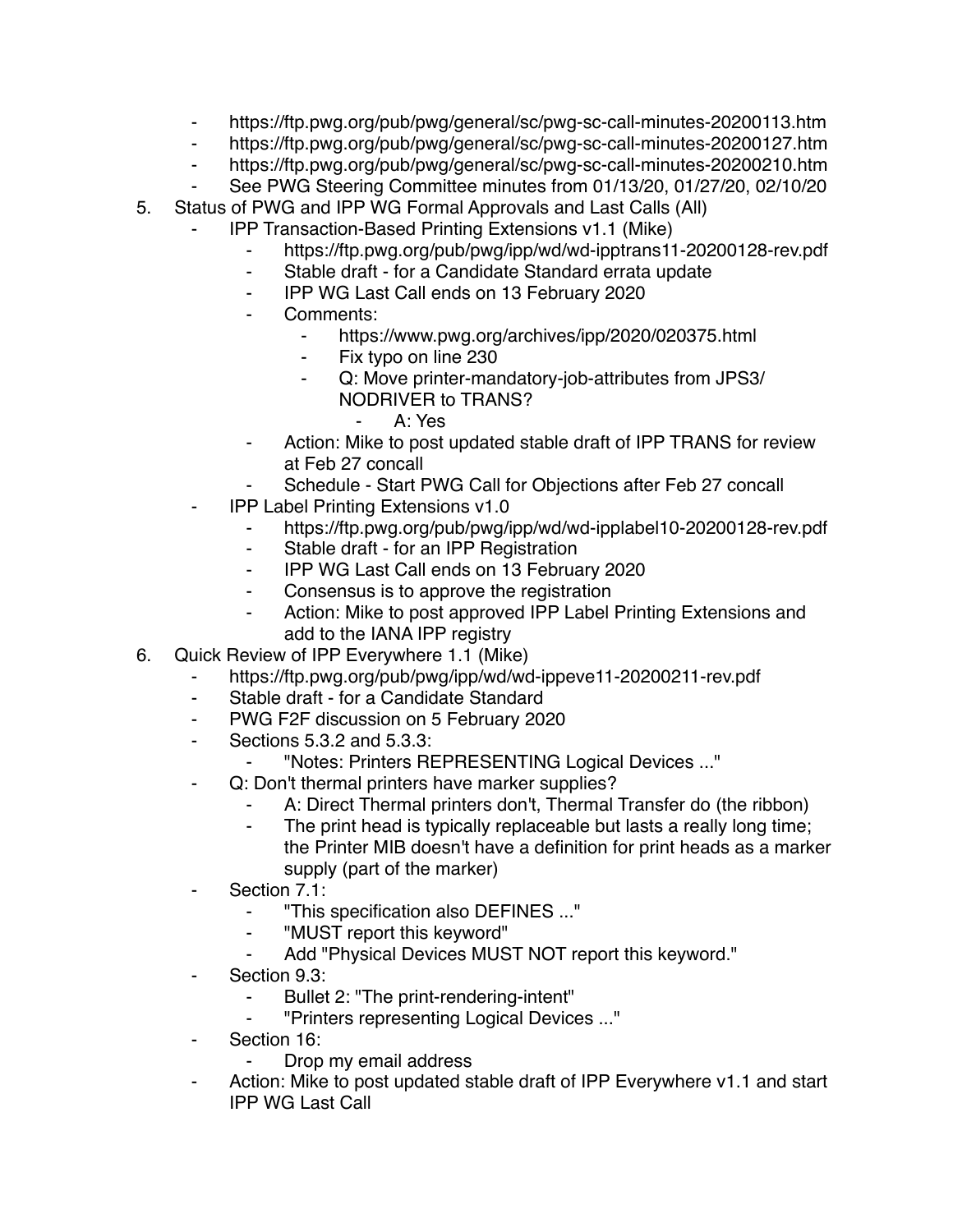- 7. Quick Review of IPP Everywhere Self-Certification Manual v1.1 (Mike)
	- ⁃ https://ftp.pwg.org/pub/pwg/ipp/wd/wd-ippeveselfcert11-20200210-rev.pdf
	- Stable draft for a Candidate Standard
	- ⁃ PWG F2F discussion on 5 February 2020
	- Q: What about landscape document testing?
		- A: PWG Raster has the orientation "baked in" by the Client, so no changes needed on the printer end.
		- ⁃ Future test tools and sample files could include landscape document, e.g. a spreadsheet or something
		- Other cert programs also test landscape...
	- Q: What about long-edge feed printers?
		- A: That would be a test tool and sample file issue
		- Future tools could be updated to address this without affecting this spec
	- ⁃ Section 10: Remove my email address
	- Action: Mike to post updated stable draft of IPP Everywhere Printer Self-Certification Tools v1.1 and start IPP WG Last Call
- 8. Quick Status of IPP Everywhere v1.1 Printer Self-Certification Tools (Mike)
	- https://www.pwg.org/archives/ipp/2020/020402.html
		- ⁃ Beta release for IPP WG member review on 12 February 2020
		- ⁃ Note for Github IPPEVESELFCERT page:
			- Update DNS-SD tests page to use "bonjour-tests.ext" for 1.0 and "dnssd-tests.ext" for 1.1 (name change from 1.0 to 1.1)
		- PWG F2F discussion on 5 February 2020
	- Schedule Approval w/ IPP Everywhere v1.1 in Q1/Q2 2020
- 9. Quick Status of IPP Everywhere v1.0 Printer Self-Certification Tools (Mike)
	- https://www.pwg.org/archives/ipp/2020/020383.html
	- Beta release for IPP WG member review on 5 February 2020
	- PWG F2F discussion on 5 February 2020
	- Mike will be updating the installer to be code-signed for the final release (currently "unknown publisher"
	- ⁃ Q: Where to send certification results from ippevesubmit?
		- A: Send email to Mike Sweet (msweet@msweet.org) directly, he can verify JSON output locally
	- ⁃ Q: How to report testing?
		- A: Send to Mike Sweet or IPP mailing list as appropriate/possible.
		- ⁃ Enough to report that you've installed and successfully run the tools, nice if you can provide details but not necessary
	- Schedule Approval by IPP WG after positive testing results reported
- 10. Status of various IPP documents (All)
	- ⁃ IPP Encrypted Jobs and Documents (Mike/Smith)
		- ⁃ https://ftp.pwg.org/pub/pwg/ipp/wd/wd-ipptrustnoone10-20200128 rev.pdf
		- Interim draft for a Candidate Standard
		- PWG F2F review on 6 February 2020
		- Schedule Prototype draft in Q3 2020
	- **IPP Driverless Printing Extensions v2.0 (Smith)**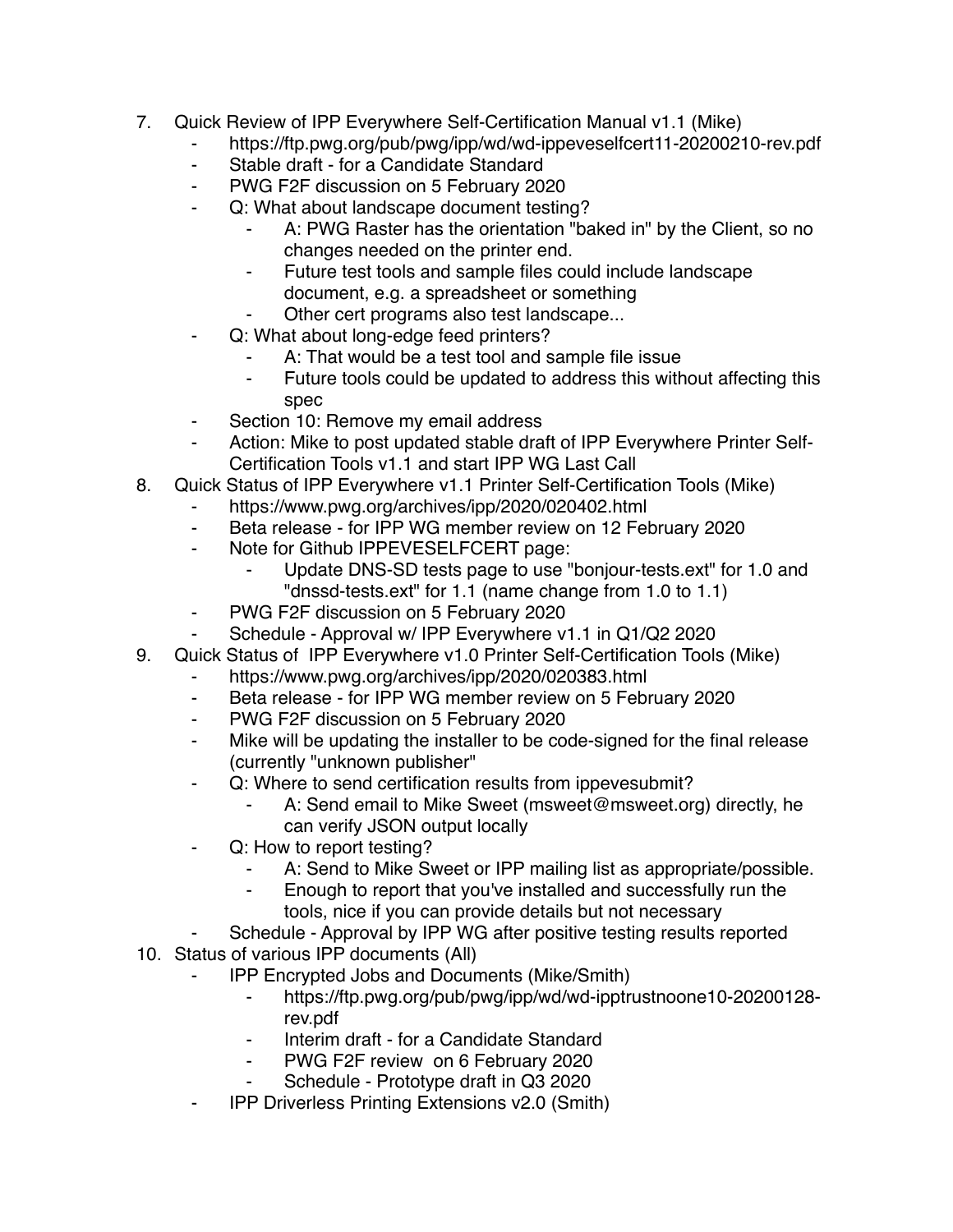- ⁃ https://ftp.pwg.org/pub/pwg/ipp/wd/wd-ippnodriver20-20200204 rev.pdf
- ⁃ Interim draft for a Candidate Standard
- ⁃ PWG F2F review on 5-6 February 2020
- Schedule Prototype draft in Q2 2020
- Job Accounting for IPP v1.0 (Mike)
	- ⁃ https://ftp.pwg.org/pub/pwg/ipp/wd/wd-ippaccounting10-20200129 rev.pdf
	- Interim draft for a Best Practice
	- ⁃ PWG F2F review on 5 February 2020
	- Schedule Prototype draft in Q2 2020
- **IPP Production Printing Ext v2.0 (Mike)** 
	- ⁃ https://ftp.pwg.org/pub/pwg/ipp/wd/wd-ippppx20-20191216-rev.pdf
	- ⁃ Prototype draft for a Candidate Standard
	- ⁃ PWG F2F review on 5 February 2020
	- Just waiting on prototyping in ippsample
	- Schedule Stable draft in Q2 2020
- **IPP Enterprise Printing Ext v2.0 (Smith)** 
	- https://ftp.pwg.org/pub/pwg/ipp/wd/wd-ippepx20-20191010-rev.docx
	- ⁃ Interim draft for a Candidate Standard
	- PWG F2F skipped on 6 February 2020
	- ⁃ Schedule Prototype draft in Q2 2020
- 11. Open Printing update (Ira)
	- https://openprinting.github.io
	- ⁃ https://developers.google.com/open-source/gsoc
	- ⁃ OP website is now live w/ IPP Everywhere logo
	- OP monthly calls on 01/14/20, 02/11/20
	- ⁃ GSoC 2020
		- ⁃ Mentor organization applications ended 5 February 2020
		- Mentor organizations announced 20 February 2020
		- ⁃ OP planning and student search has started

## **Next Steps / Open Actions**

- Next conference calls February 20, February 27 and March 12, 2020 at 3pm
- Review NODRIVER at special February 20 conference call
- Action: Mike to post updated stable draft of IPP TRANS for review at Feb 27 concall
- Action: Mike to post approved IPP Label Printing Extensions and add to the IANA IPP registry
- Action: Mike to post updated stable draft of IPP Everywhere v1.1 and start IPP WG Last Call
- Action: Mike to post updated stable draft of IPP Everywhere Printer Self-Certification Tools v1.1 and start IPP WG Last Call
- Action: Smith to contact Mopria for sanitized accounting use cases we can look at (DONE, waiting on response)